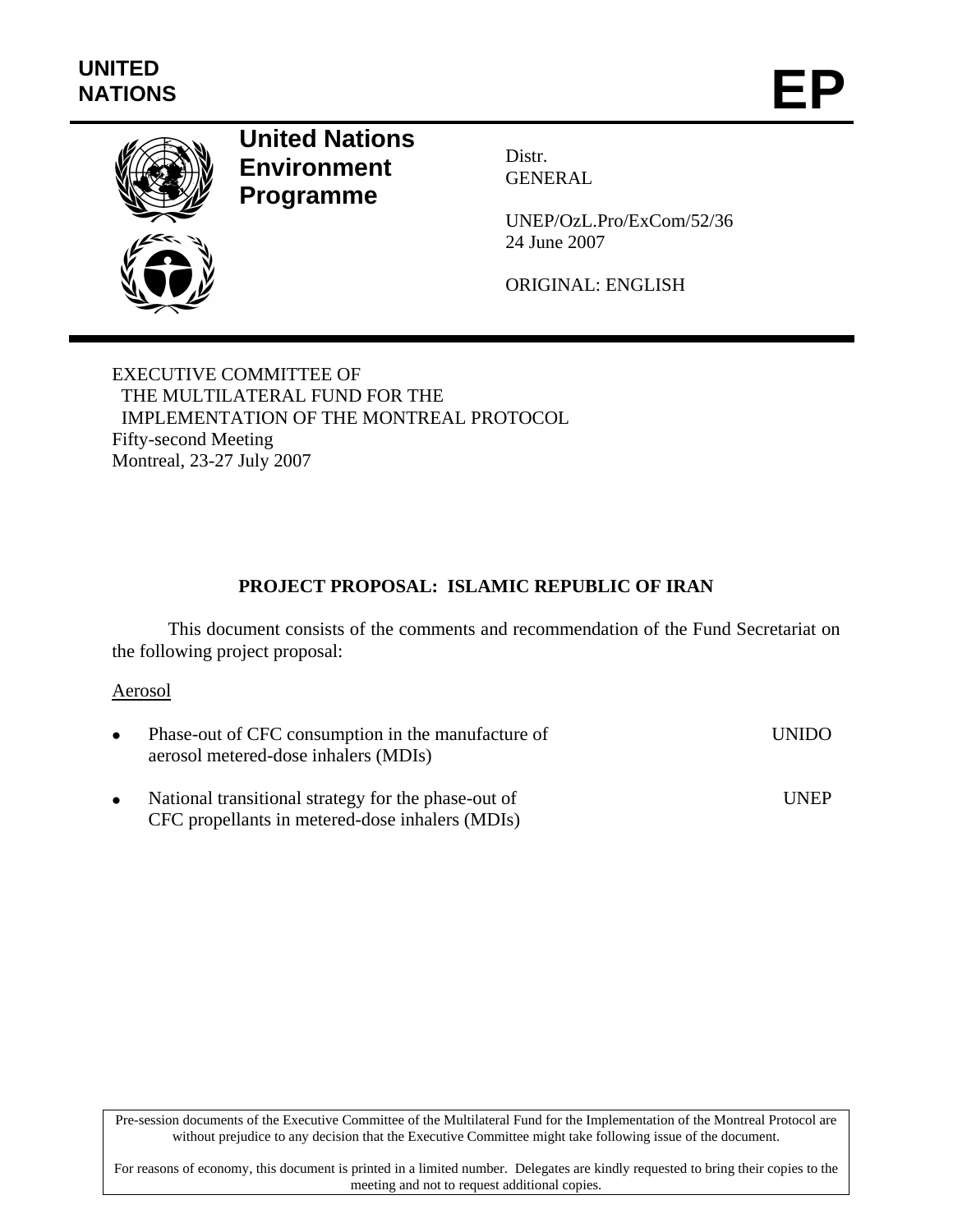#### **PROJECT EVALUATION SHEET – NON-MULTI-YEAR PROJECT ISLAMIC REPUBLIC OF IRAN**

#### **PROJECT TITLE(S) BILATERAL/IMPLEMENTING AGENCY**

| (a) Phase-out of CFC consumption in the manufacture of aerosol metered-dose inhalers (MDIs)                  | <b>UNIDO</b> |
|--------------------------------------------------------------------------------------------------------------|--------------|
| (b) National transitional strategy for the phase-out of CFC propellants in metered-dose inhalers (MDIs) UNEP |              |

#### **NATIONAL CO-ORDINATING AGENCY** National Ozone Unit (NOU),

Department for Environment

#### **LATEST REPORTED CONSUMPTION DATA FOR ODS ADDRESSED IN PROJECT**

#### **A: ARTICLE-7 DATA (ODP TONNES, 2005, AS OF JUNE 2007)**

| $\sim$<br><b>UPL</b> | 0.0010<br>2,221.0 |  |
|----------------------|-------------------|--|
|                      |                   |  |

#### **B: COUNTRY PROGRAMME SECTORAL DATA (ODP TONNES, 2005, AS OF JUNE 2007)**

| ODS      | Subsector/quantity | Subsector/quantity | Subsector/quantity | Subsector/quantity |
|----------|--------------------|--------------------|--------------------|--------------------|
| $CFC-11$ | MDI/17.92          |                    |                    |                    |
| $CFC-12$ | MDI/45.20          |                    |                    |                    |

#### **CFC consumption remaining eligible for funding (ODP tonnes)**

| <b>CURRENT YEAR BUSINESS PLAN ALLOCATIONS</b> |     | Funding US \$ million  | Phase-out ODP tonnes |
|-----------------------------------------------|-----|------------------------|----------------------|
|                                               |     | $1.075,000$ (for 2007) |                      |
|                                               | (b) |                        | n/a                  |

| <b>PROJECT TITLE:</b>                               | (a)       | (b)                          |
|-----------------------------------------------------|-----------|------------------------------|
| ODS use at enterprise (ODP tonnes):                 | 965.6     |                              |
| ODS to be phased out (ODP tonnes):                  | 96.4      |                              |
| ODS to be phased in (ODP tonnes):                   |           |                              |
| Project duration (months):                          | 38        | 38                           |
| Initial amount requested (US \$):                   | 5,451,549 | 118,200                      |
| Final project costs (US \$):                        |           |                              |
| <b>Transition Strategy Cost:</b>                    |           |                              |
| <b>Incremental Capital Cost:</b>                    |           |                              |
| <b>Technology Transfer Cost:</b>                    |           |                              |
| <b>Incremental Operating Cost:</b>                  |           |                              |
| <b>Total Project Cost:</b>                          |           |                              |
| Local ownership (%):                                | 100%      |                              |
| Export component (%):                               | $0\%$     |                              |
| Requested grant (US \$):                            |           |                              |
| Cost-effectiveness (US \$/kg):                      | 57.77     |                              |
| Implementing agency support cost (US \$):           |           |                              |
| Total cost of project to Multilateral Fund (US \$): |           |                              |
| Status of counterpart funding (Y/N):                | Y         | n/a                          |
| Project monitoring milestones included (Y/N):       | Y         | Y                            |
|                                                     |           |                              |
| <b>SECRETARIAT'S RECOMMENDATION</b>                 |           | For individual consideration |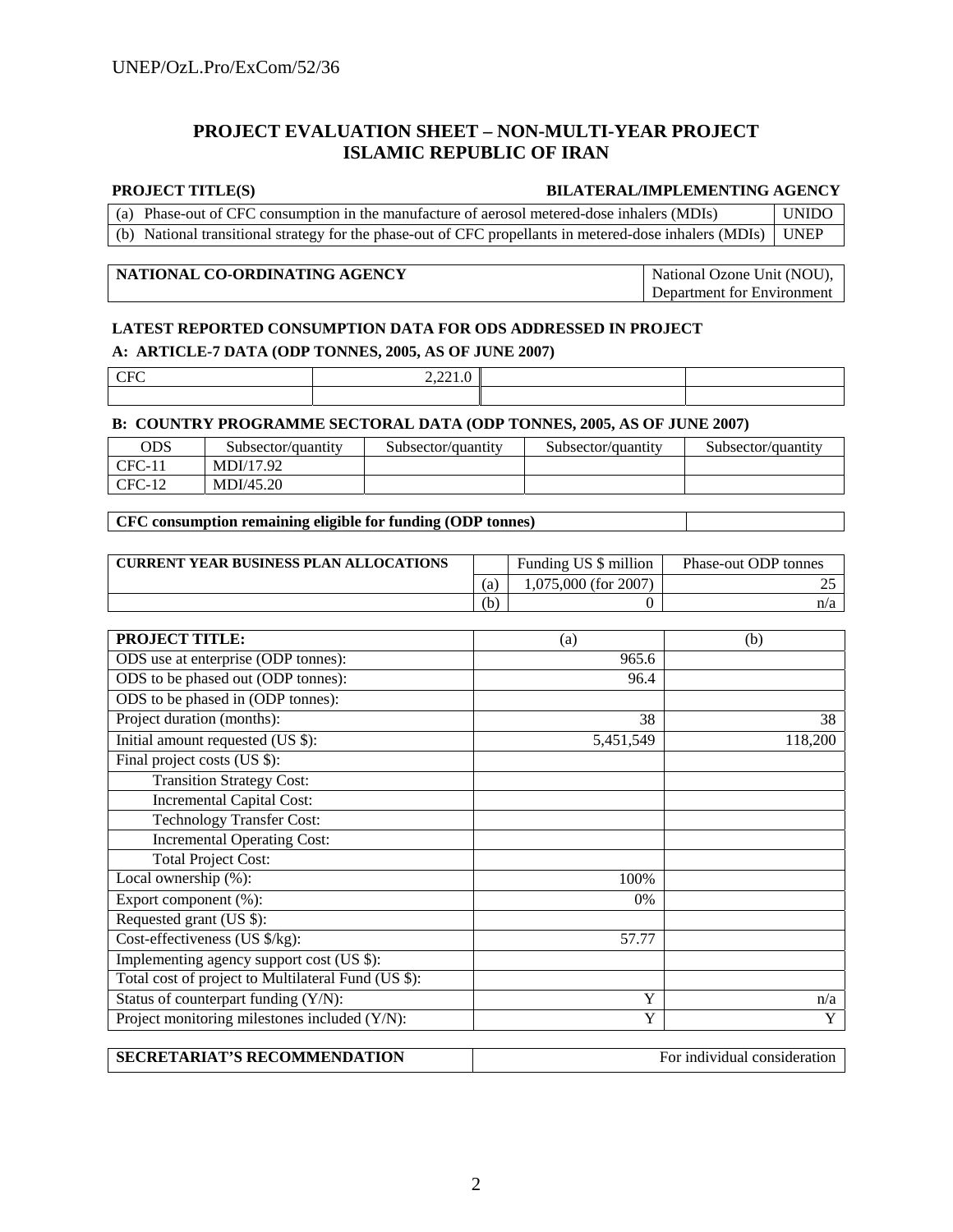#### **PROJECT DESCRIPTION**

1. On behalf of the Government of the Islamic Republic of Iran, UNIDO has submitted the national strategy for the phase-out of CFCs in metered-dose inhalers (MDIs) in the Islamic Republic of Iran together with an investment project proposal for the phase-out of 96.4 ODP tonnes of CFC-11 and CFC-12 used in the manufacture of MDIs for consideration by the Executive Committee at its 52nd Meeting. Upon a request by the Government of the Islamic Republic of Iran, the transition strategy will be implemented by UNEP.

#### **Background**

2. At its 47th Meeting, the Executive Committee considered a request submitted by UNIDO for the preparation of an (MDI) phase-out project in the Islamic Republic of Iran at the amount of US \$70,000. During the review of this request, the Secretariat pointed out that the approved NPP for the Islamic Republic of Iran was for the complete phase-out of CFCs in the country and that the Islamic Republic of Iran had agreed, by its acceptance of the agreement and performance by the Executive Committee of its funding obligations, that the country was precluded from applying for or receiving further funding from the Fund in respect of the consumption of CFCs. The request was, therefore, not eligible for approval. On the basis of that information and after further discussion, the Executive Committee decided to approve funding for the preparation of an MDI investment project in the Islamic Republic of Iran "on the understanding that approval of funding of that project preparation was an exception and should in no way set a precedent for opening agreements between the Executive Committee and a country regarding limits on further funding" (decision 47/21).

# Sector background

3. About 2 million MDIs and 85,000 dry powder inhalers (DPIs) are imported into the country annually by multinational enterprises. Approximately 10 per cent of the imported MDIs are HFA-based.

4. Sina Darou Laboratories Co. is the only locally-owned manufacturer of MDIs in the Islamic Republic of Iran. The company was established in 1962 and the MDI production department was set up in 1993. The first CFC-MDI locally produced was salbutamol. Current production includes three additional MDIs: beclomethasone, salmeterol and cromolyn sodium. Technology for the production of salbutamol was provided by Norton-Waterford Limited (Ireland). The three other CFC-MDIs were developed and formulated by the company. The production levels of these MDIs are shown in the table below:

|                          | 2003      |                                                                                     | 2004      |       | 2005      |       | 2006      |       |
|--------------------------|-----------|-------------------------------------------------------------------------------------|-----------|-------|-----------|-------|-----------|-------|
| <b>Active ingredient</b> |           | MDI units CFC tonnes MDI units CFC tonnes MDI units CFC tonnes MDI units CFC tonnes |           |       |           |       |           |       |
| Salbutamol               | 3,175,660 | 66.34                                                                               | 3,600,762 | 75.40 | 2,664,758 | 55.82 | 4,299,304 | 89.91 |
| Beclomethasone           | 2.844     | 0.06                                                                                | 2.920     | 0.06  | 267,033   | 5.59  |           |       |
| Cromolyn sodium          |           |                                                                                     |           |       | 5,353     | 0.11  | 95.450    | 2.00  |
| Salmeterol               |           |                                                                                     | 1.706     | 0.04  | 99.131    | 2.08  | 214,966   | 4.50  |
| Total                    | 3,178,504 | 66.40                                                                               | 3,605,388 | 75.50 | 3,036,275 | 63.60 | 4,609,720 | 96.40 |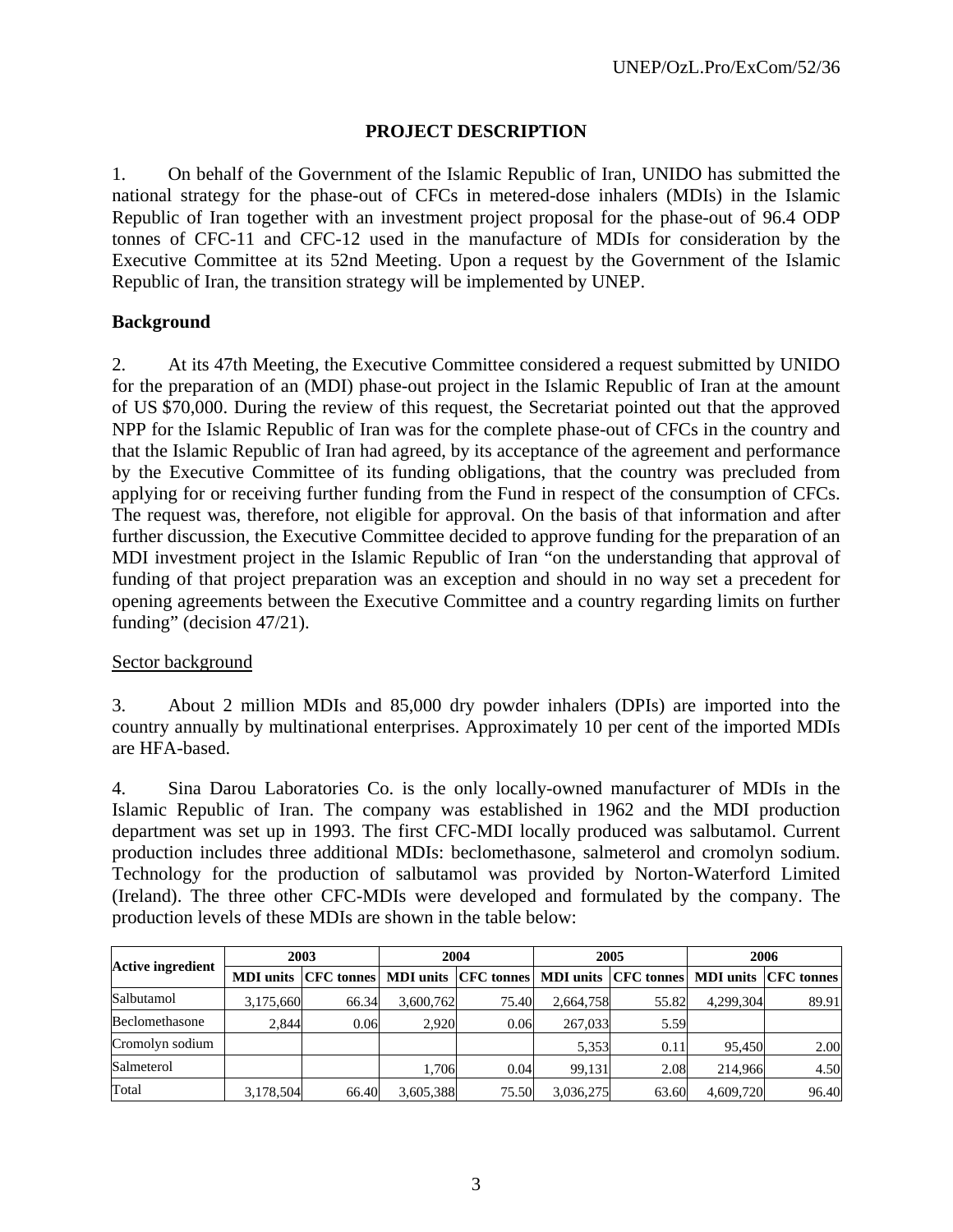# National strategy for the phase-out of CFC-based MDIs

5. The Government of the Islamic Republic of Iran has prepared a national strategy for the phase-out of CFC-based MDIs, aimed at meeting a timetable and criteria that have been agreed by all stakeholders. The strategy has taken into account sufficient time and resources for the education of health professionals and the patients and their families in the replacement of CFC-MDIs. The strategy is also based on the coordination and participation of the Ministry of Health and Medical Education and the Department of the Environment for Human Environment Affairs.

6. Through discussions with major stakeholders (Sina Darou, MDI importers and distributors, and health providers) and coordination by the Ministry of Health and Medical Education and the Division of Pharmaceutical and Narcotics Affairs, the legal framework will be modified to support the transition strategy. The entire transition to a non-CFC MDI process will be led by the Ozone Unit in close coordination with the Ministry of Health and Medical Education.

7. The estimated cost of the transition strategy is US \$118,200, with the following breakdown:

| <b>Activity</b>                        | Cost (US \$) |
|----------------------------------------|--------------|
| Legal/medical advisors                 | 18,000       |
| Education and communication activities | 48,600       |
| Project technical support              | 24,600       |
| Coordination by the Ozone Unit         | 27,000       |
| <b>Total</b>                           | 118,200      |

8. The Government of the Islamic Republic of Iran is proposing to launch a first batch of non-CFC-based MDIs 28 to 30 months after the national transition strategy and the MDI phaseout investment project have been approved by the Executive Committee.

#### Project description

9. MDI production at Sina Darou is based on the pressure filling manufacturing process using a Pamasol Micromat machine with an estimated maximum output of 45 canisters per minute. The company has decided to convert three of their CFC-based MDIs (salbutamol, beclomethasone and salmeterol) to HFC-134a technology. This will require technology transfer from an established enterprise that has experience in the formulation and manufacturing of non-CFC-MDIs and has the right to transfer the technology without infringement of any intellectual property related to either the drug molecule, the method of formulation, the design of the metering valve or actuator, or the filling process. The other CFC-MDI with sodium cromoglycate as the active ingredient, currently manufactured by the company, will not be converted to an HFA-MDI under this project.

10. The conversion to HFA propellant will entail additional manufacturing processes, (vacuum crimping and aspiration of the filling head) reducing the number of MDIs currently produced. To compensate for the reduction in the level of production, it is proposed to install two Macromat machines that will be fed from the existing single-can feeder and cleaner and will be discharged through the existing single check weigher and take-off table. The proposed filling equipment will be capable of both single- and two-stage filling, allowing both types of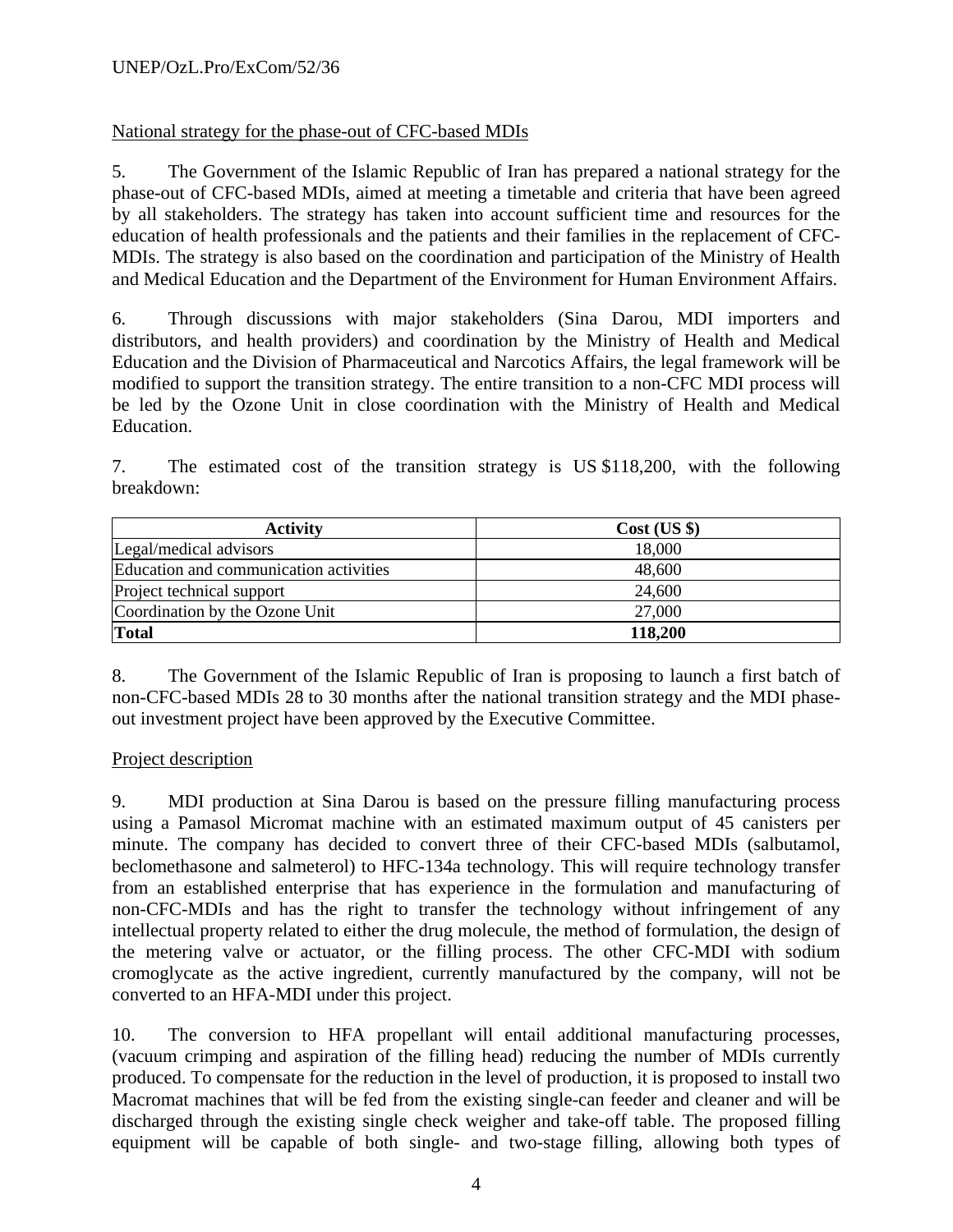formulations to be used. The total capital cost associated with the installation of the two production lines has been estimated at US \$2,307,623, including costs associated with modifying the manufacturing area, retrofitting equipment, establishing a temporary HFA storage facility and contingencies.

11. The proposed modifications for the new HFC-134a-based MDIs, by active ingredient, are shown in the table below, with associated technology transfer costs (an additional US \$50,000 is being requested for stability tests and travelling):

| <b>Active ingredient</b> | <b>Proposed modifications</b>                             | <b>Technology transfer</b> |  |
|--------------------------|-----------------------------------------------------------|----------------------------|--|
|                          |                                                           | $cost$ (US $\})$           |  |
| Salbutamol sulphate      | Pressure filled, HFA/ethanol formulation with surfactant. | 800,000                    |  |
|                          | Standard container.                                       |                            |  |
| Beclamethasone           | Pressure filled, HFA/ethanol formulation with active      | 800,000                    |  |
| dipropionate             | dissolved in ethanol. Standard container.                 |                            |  |
| Salmeterol xinafoate     | Pressure filled, HFA formulation with no surfactant.      | 800,000                    |  |
|                          | Container internally coated.                              |                            |  |
| <b>Total cost</b>        |                                                           | 2,400,000                  |  |

12. Incremental operating costs, calculated on the basis of the difference in prices between CFCs and HFC-134a, and the increased costs of the canister, metering valve and actuator, have been estimated at US \$693,926 for a two-year period.

#### Total cost of the project

13. The total cost of the phase-out of CFCs used in the manufacture of MDIs in the Islamic Republic of Iran has been estimated at US \$5,569,749 with a cost-effectiveness of US \$57.78/kg. The project cost breakdown is presented below:

| <b>MDI</b> transition strategy | US \$118,200   |
|--------------------------------|----------------|
| Capital costs                  | US \$2,307,623 |
| Technology transfer            | US \$2,450,000 |
| <b>Operating costs</b>         | US \$693,926   |

#### **SECRETARIAT'S COMMENTS AND RECOMMENDATION**

#### **COMMENTS**

14. The Secretariat reviewed the national strategy for the phase-out of CFCs in MDIs in the Islamic Republic of Iran and the investment phase-out project in light of:

- (a) The MDI policy papers considered by the Executive Committee at its 37th Meeting (UNEP/OzL.Pro/ExCom/37/58), 49th Meeting (UNEP/OzL.Pro/ExCom/49/39) and 51st Meeting (UNEP/OzL.Pro/ExCom/51/39);
- (b) The MDI phase-out projects so far approved for Cuba (UNEP/OzL.Pro/ExCom/41/33 and paragraphs 4 to 17 of document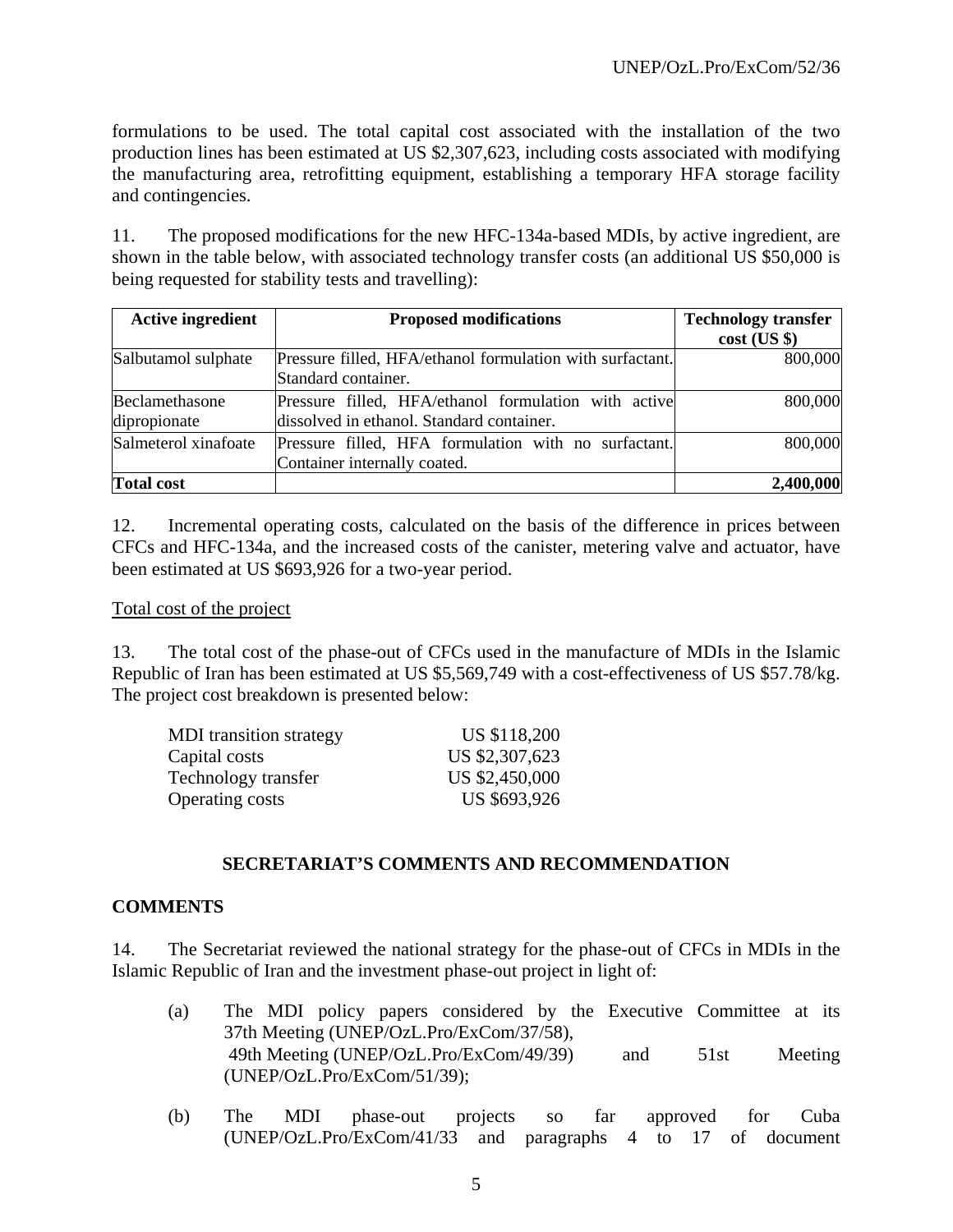UNEP/OzL.Pro/ExCom/46/19), Uruguay (UNEP/OzL.Pro/ExCom/43/44) and Egypt (UNEP/OzL.Pro/ExCom/50/29);

(c) The national phase-out plan (NPP) for the Islamic Republic of Iran (UNEP/OzL.Pro/ExCom/41/38) approved by the Executive Committee at its 41st Meeting at a cost of US \$11,250,000 plus agency support costs for Germany as the lead agency, and France, UNDP, UNEP and UNIDO as cooperating agencies (decision 41/20). The NPP also included an Agreement between the Government of the Islamic Republic of Iran and the Executive Committee.

#### Essential use exemptions for CFCs

15. The Secretariat pointed out that in its decision 51/34, the Executive Committee requested, *inter alia,* that countries with MDI manufacturing plants should be advised of the timing to begin considering the need for essential use exemptions beyond the 2010 phase-out date. According to the project proposal, it is estimated that the conversion will be completed by October 2010. However, neither the project proposal nor the transition strategy considers the need for essential use exemptions for CFCs in the Islamic Republic of Iran. UNIDO reported that, based on information provided by Sina Darou, it expects that the conversion to HFA salbutamol MDI will be completed by the end of 2010. At that time, about 30 ODP tonnes of CFCs per year may still be needed for manufacturing other MDIs until full conversion is accomplished. Once the actual amounts of CFCs are known, the Government would request essential use exemptions.

#### Selection of alternative technology

16. The multi-dose DPI was considered not to be a feasible alternative to CFC-MDI production in the Islamic Republic of Iran since it would require a suitable DPI device and new production manufacturing and packaging lines, and the operating costs would be significant. According to the 2006 Medical Technical Options Committee report, in some countries singledose DPIs may have a role because they require simple manufacturing technology, and can provide the opportunity to purchase a small number of doses at an affordable cost. The low level of technology involved in manufacturing these DPIs and their potentially low cost make them cost-effective alternatives, particularly for products such as salmeterol, which are very difficult to convert to HFC-134a-based MDIs. Though there are concerns regarding the aggregation of particles in a hot and humid climate, they have been generally found to be effective.

17. On this issue UNIDO indicated that the question of DPIs as an alternative technology had been discussed with the enterprise and it was determined that it was not a viable replacement for CFC-MDIs for the following reasons:

- (a) Although DPIs are preferred by some patients because of their ease of use, they do not represent a satisfactory therapeutic alternative to the pressurised MDI for all patients or for all active ingredients. For example, children five years old and under, patients with severe asthma, and elderly COPD patients may not always be able to achieve adequate breathing flow to ensure optimal medication delivery from DPIs;
- (b) The price of a single-dose DPI device is comparable to the HFA-MDI pack; however, to manufacture the devices, significant investment would be required for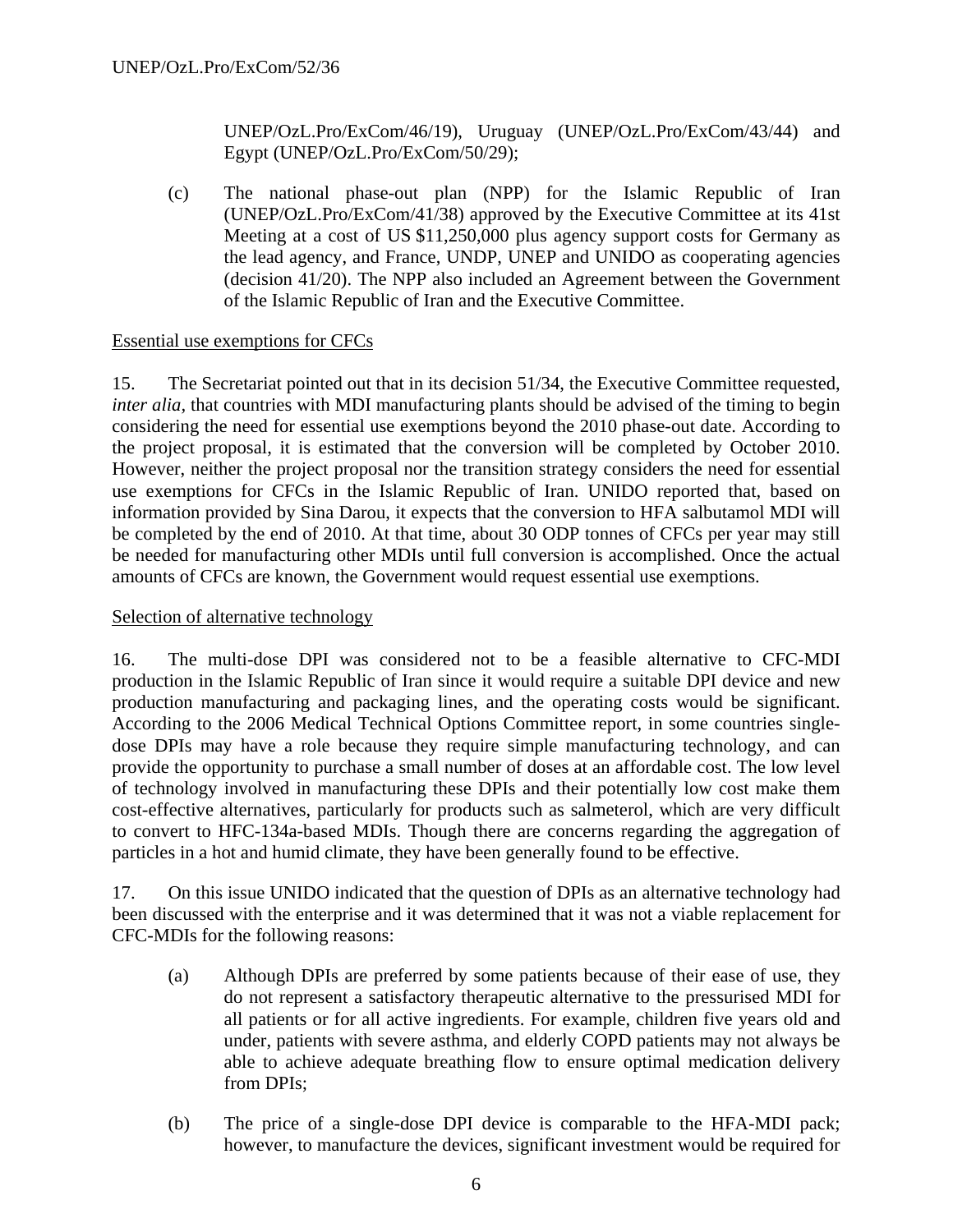tooling, new assembly and packaging lines and associated clean room areas, and scale-up of the capsule manufacturing lines;

- (c) Special machinery is required for filling and packaging the inhalation capsule since the capsule has to be protected from the effects of moisture. While conversion from CFC to HFA-MDI would not require clinical tests, the majority of DPI clinical tests will be required;
- (d) In the case of MDIs, there is no need to address issues regarding the use of a new device or changes to the application techniques. However, since the DPI is a completely new device it will require new instructions on storage, handling, loading and delivery.

18. UNIDO also indicated that the single-dose DPI for cromolyn sodium sold in the Islamic Republic of Iran is imported from India and is more expensive than a CFC-MDI. This type of drug delivery system has not been well accepted by local doctors and patients.

# Adjustment from the funding approved for the NPP for the Islamic Republic of Iran

19. In the context of the Executive Committee agreement on strategic planning (decision 33/54), the Committee agreed at its 35th Meeting that further funding must be predicated on a commitment by the country to achieve sustainable permanent aggregate reductions in consumption and production, as relevant. The Committee also acknowledged that some future years' reported consumption may go above or below the levels that result from the agreed calculation, but if consumption numbers go above the resulting levels, such increases in consumption would not be eligible for funding. The resulting numbers represent maximum residual ODS that the Fund will pay to reduce, and existing Fund guidance related to eligibility of projects would be maintained in all respects (decision 35/57).

20. The Government of the Islamic Republic of Iran selected Option 2 under decision 35/57 as the starting point for determining the sustained reduction in CFC consumption in the Islamic Republic of Iran. Accordingly, the NPP for the Islamic Republic of Iran was approved for the phase-out of 1,708.4 ODP tonnes, representing the total remaining CFC consumption eligible for funding. Since the remaining eligible consumption has already included the amount of CFCs that were used for manufacturing MDIs, the overall level of funding for the MDI project should be adjusted accordingly to avoid double-counting. For the calculation of this adjustment, the Secretariat pointed out that:

- (a) The NPP for the Islamic Republic of Iran reported a CFC consumption of 93 tonnes of CFCs for the production of some 3.6 million MDIs containing salbutamol, bechlomethasone or salmeterol;
- (b) The cost of the NPP for the Islamic Republic of Iran (as well as for the majority of the NPPs for non-LVC countries) was calculated on the basis of a costeffectiveness value of US \$5.00 per kg of CFC used in the refrigeration servicing sector (plus the cost-effectiveness threshold applied to each manufacturing sector where CFC was still used), plus additional funding for monitoring and reporting.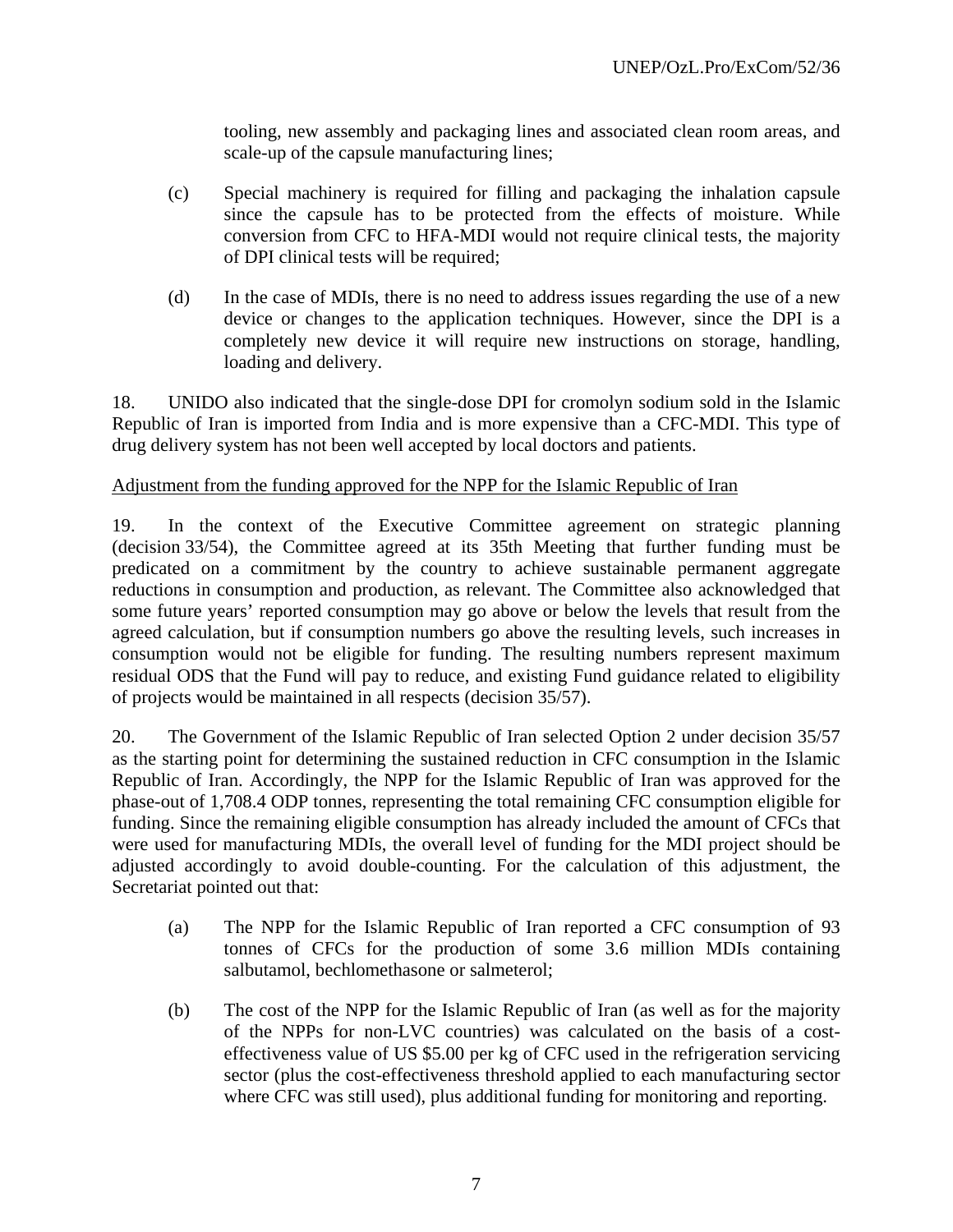21. On this basis, the adjustment to the NPP for the Islamic Republic of Iran would be US \$465,000, calculated on the basis of the CFC consumption of 93.0 ODP tonnes in 2003 for the production of MDIs, and a cost-effectiveness value of US \$5.00/kg.

22. UNIDO advised that the NPP for the Islamic Republic of Iran addresses the phase-out of CFCs in the solvent (CFC-113) sector, foam manufacturing sector, refrigeration manufacturing sector and the refrigeration servicing sector, including MAC systems and excludes the MDI subsector. Assistance for the MDI enterprise will be requested when cost-effective alternatives would become available.

#### Scope and cost of the transition strategy

23. Several HFC-134a-based MDIs and DPIs have already been introduced and are currently being used in the Islamic Republic of Iran, the locally-owned MDI manufacturing enterprise has already selected the HFC-134a technology and detailed project proposals have been fully developed and submitted for approval by the Executive Committee. Also, the cost of the national strategy was agreed at US \$70,000, which will allow for the implementation of the main activities proposed.

# Technical and cost issues related to the production facility

24. The Secretariat and UNIDO discussed technical issues related to the feasibility of utilizing and/or retrofitting some baseline equipment items when replacing CFCs by HFC-134a, and whether or not the technological upgrade and increased capacity of the replacement equipment for Sino-Darou had been taken into account in the project proposal. The costs associated with the technology transfer were also discussed, and estimated at almost US \$800,000 for each of the three active ingredients plus an additional US \$50,000 for tests and travelling; and the incremental operating costs.

25. In reviewing the NPP for the Islamic Republic of Iran, the Secretariat noted that over 90 tonnes of CFCs were consumed by Sina Darou for the manufacturing of three different MDIs, namely salbutamol, beclomethasone and salmeterol. According to information presented in the project proposal, in 2003 Sino Darou was producing salbutamol and beclomethasone MDIs, and actual production of salmeterol MDIs started in 2004. In the case of salmeterol, the replacement of CFC-11 and CFC-12 with HFA propellant will require a more complex process since ethanol cannot be used in the new HFA formulation.

26. On the basis of the actual consumption of CFCs for the manufacturing of three different active ingredients for MDIs reported in the NPP for the Islamic Republic of Iran, and taking into consideration the relatively small production volumes of beclomethasone and salmeterol MDIs compared to salbutamol MDIs, UNIDO is assessing the technical feasibility and economical viability of retrofitting some equipment items of the current production line and using a 300-litre pressure vessel instead of a 500-litre vessel as originally requested. UNIDO is also considering the technology transfer costs in light of the comments from the Secretariat, and is calculating the operating costs on the basis of a one-year period.

27. The Secretariat also noted that UNIDO is currently negotiating an agreement with a technology developer for the development of HFA MDIs for salbutamol, beclomethasone and salmeterol in Egypt. Therefore it is assumed that the Multilateral Fund, as the provider of the